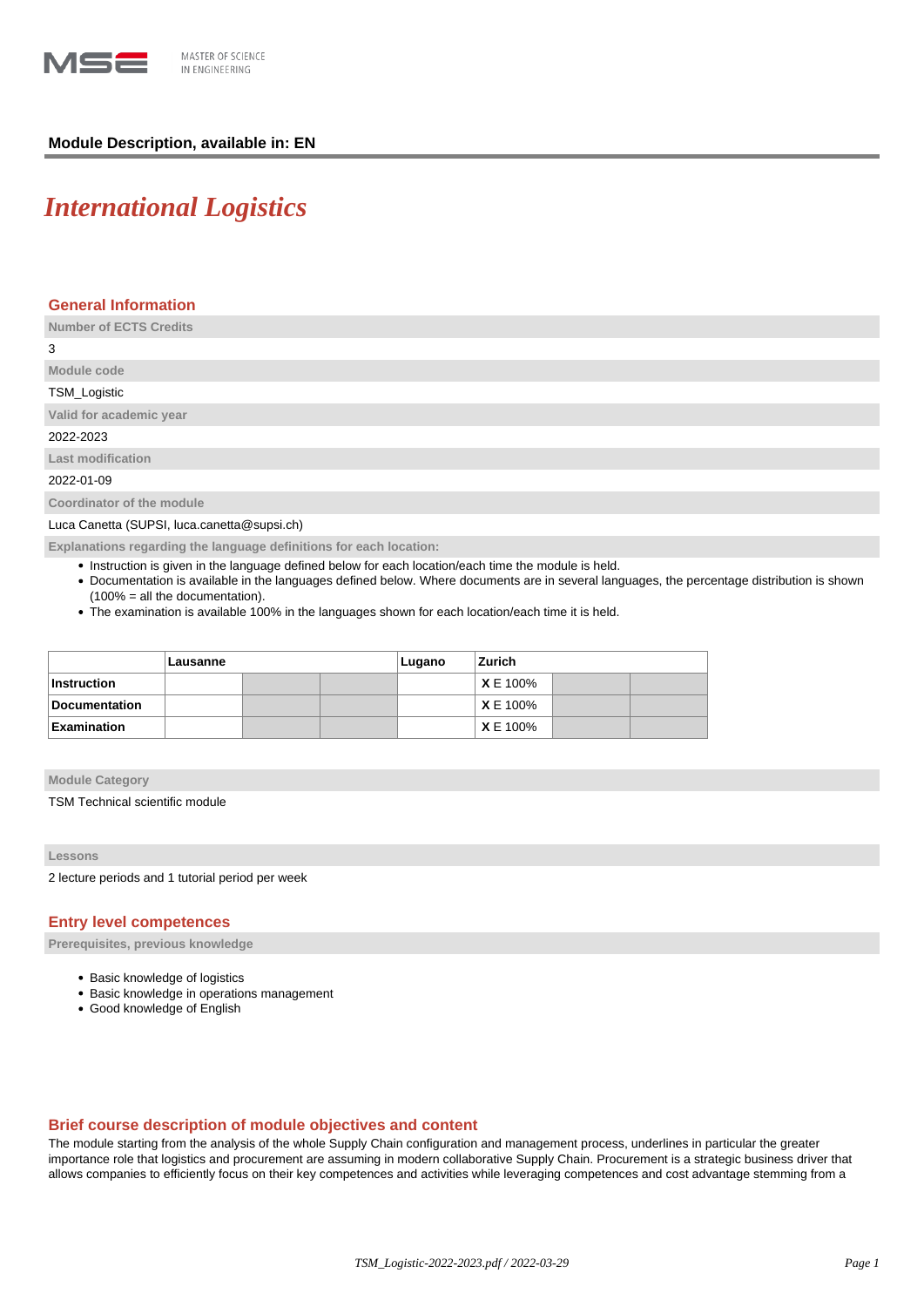complex supplier network, which provides products and services. Logistics activities are crucial for modern Supply Chains, ensuring a smooth sharing of information and materials among manufacturers and their globalized supplier networks. Moreover, distribution logistics plays a crucial role in delivering customer experiences and value, thanks to differentiated options and services. The evolution of Supply Chain activities in reaction to new paradigms, such as sustainability and mass customization, and thanks to technological innovations, such as Industry and SCM 4.0, will be analysed in order to better understand future challenges and opportunities.

# **Aims, content, methods**

#### **Learning objectives and acquired competencies**

The module prepares for a professional career in industrial Supply Chain Management (SCM). Possible fields of activity include business development, innovation, business processes and quality improvement, the management of Supply Chains at national and international level.

The module will provides the necessary knowledge to understand the variety of possible SCM concepts, including sourcing, logistics and outsourcing/offshoring. An overview of the potential alternatives will be achieved through the analysis and knowledge acquisition about strategies, management processes, structures and technical elements, based on the design principles of different operational procurement and distribution needs of multiple branches.

The students will be able to manage strategical, tactical and operational decisions; starting from the establishment of correct strategies suitable for given targets, design a possible operating strategy for the planned issues and implement at tactical and operational level the required coordination and management mechanisms. For this reason, methodological tools for deriving and implementing suitable strategies (understanding of the influence of the industrial sector context, establishment of realistic targets, identification of decision drivers and key processes, designing of suitable strategies, managing and controlling of internal processes and their integration with those of the supply chain partners) will be introduced.

In order to deepen the level of knowledge and competences, while dealing with practical aspects and comparison of alternatives, quantitative methods will be presented and applied by the students through examples and tasks. Case studies, presented by industrial and scientific experts, will allow to better understand the complexity linked to the application in real contexts of the proposed methodologies and to face these challenges.

#### **Contents of module with emphasis on teaching content**

SCM integrates all activities involved in the flow of goods and services from providers to the final customers and is fundamental for achieving company success in a globalized, dynamic and uncertain business environment. The ability to react to customer requirements and matching them with the network resources is critically important in SCM and requires among other things focusing on core competences, making coherent outsourcing/offshoring decisions as well as choosing suitable configurations of the distribution network. Aside from those strategic considerations, decisions have to be made on the tactical and operational levels. The module will deal with models and concepts of international logistics, including sourcing and outsourcing/offshoring, e.g.:

- SCM strategy and internationalization including outsourcing/offshoring
- Contract management (statement of requirements)
- SCM management and controlling
- Models and concepts of international logistics including warehousing and transport
- Rules and regulations in international logistics
- Governance, Corporate Social Responsibility, and quality assurance in SCM

Under the umbrella provided by the macro areas listed above a variety of topics will be addressed, such as:

- SCM introduction (definitions, 7 principles, 8 key activities, etc.)
- Supply Chain design, configuration and coordination
- Sustainable SCM
- Decision Support Tools in SCM
- Risk Management in SCM
- Innovation in SCM (Industry and SCM 4.0, new services, etc.)
- International Logistics (air, sea, rail, road)
- Inter-modality
- Last Mile distribution and Omnichannel
- Procurement Strategy Development
- (Strategic) Sourcing Lifecycle
- Supply market competitiveness appraisal
- Supplier Relationship Management
- Outsourcing/Offshoring (and Insourcing/Nearshoring)
- Purchasing negotiation

**Teaching and learning methods**

- Lectures / presence
- Tutorial / presence
- Self-study